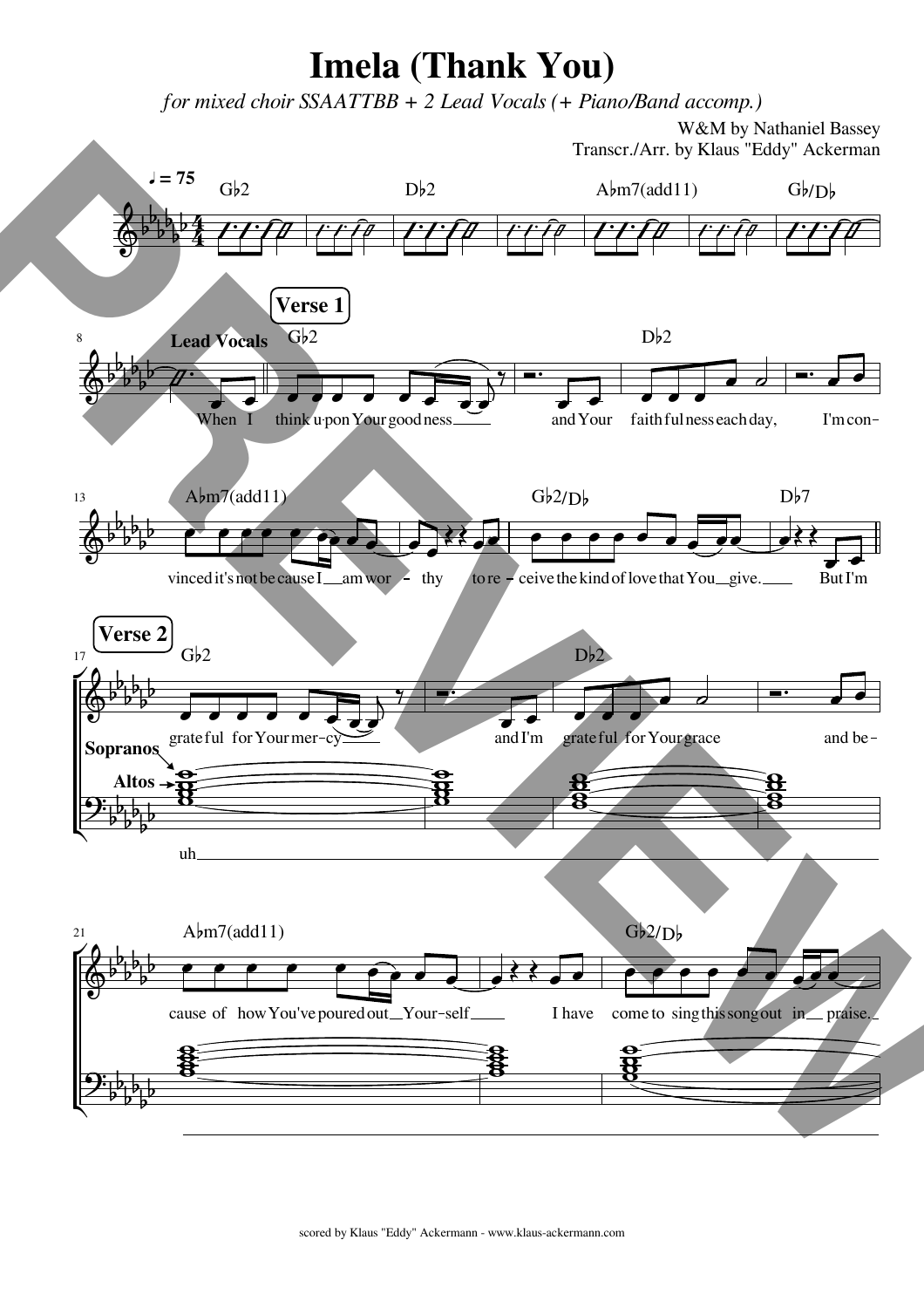

2 scored by Klaus "Eddy" Ackermann - www.klaus-ackermann.com